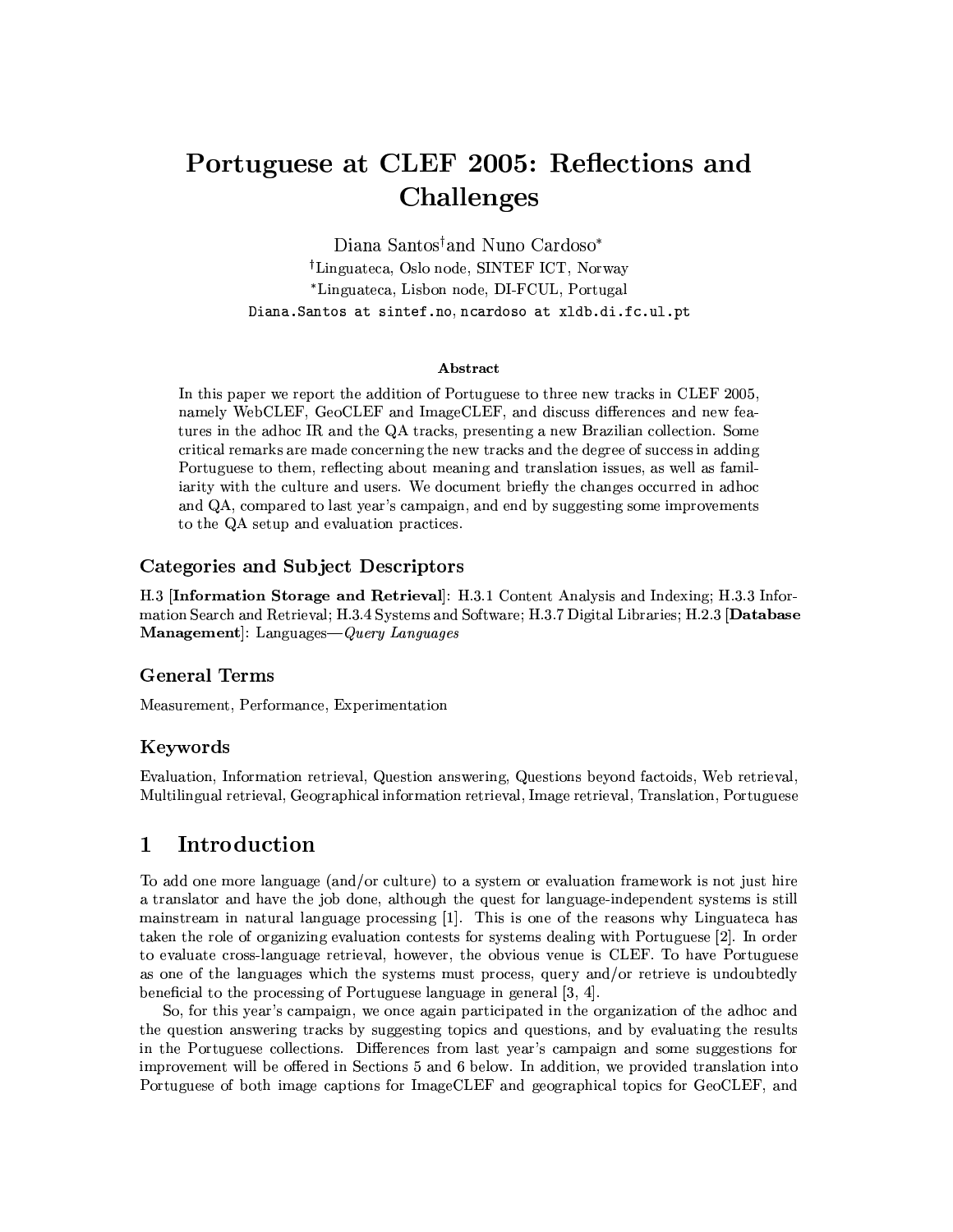produced some Portuguese topics to be used in WebCLEF. This very slight participation and the reflections it triggered will be the subject of Sections 2 to 4.

This paper has two kinds of readers in mind: both the present and future participants dealing with Portuguese, for whom we attempt to document what was done and what in our opinion is missing, and the other organizers and participants in CLEF in general, to whom we wish to provide critical feedback.<sup>1</sup>

One thought can, however, be stated at once. Our experience this year at CLEF 2005 reinforced what will be a recurrent idea through the paper: you have to know well a language and culture in order to organize meaningfully evaluation contests dealing with it. Just performing translation afterwards, no matter how good, is never enough.

#### $\bf{2}$ Portuguese at WebCLEF

We start by the most striking illustration of the advantage of knowing well the material – in this case the Portuguese Web. No matter the fact that it is the first time the WebCLEF track is run [5], we believe it could have been significantly improved if people with a working knowledge of each language (and Web) had been involved.

The Portuguese collection included in the EuroGOV<sup>2</sup> collection [6] is very weak indeed: near 70% of the 147,445 documents of EuroGOV under the .pt domain, henceforth EuroGOV-PT, belong to a single site, www.portaldocidadao.pt. This site is basically a hub of links to .gov.pt pages, and we suspect that the crawler was 'trapped' inside it. The remaining 30% of the crawl suffers from what we can call the virtual host problem, featuring 8,744 duplicated pages, almost 6% of the whole (EuroGOV-PT) collection.

It seems like the crawler did not normalize the URLs<sup>3</sup> as it collected links from the crawled pages, given cases as the one displayed in the example below: the document shown was harvested 153 times, due to different URLs with relative paths included in the string. Here we display some of the duplicate URLs:

```
http://www.mdn.gov.pt/../../Comunicados/../primeira.asp
http://www.mdn.gov.pt/../../Defesa/Legislacao/../../primeira.asp
http://www.mdn.gov.pt/../../destaque/../Links/../primeira.asp
http://www.mdn.gov.pt/../../fundos_ecran/../Glossario/../primeira.asp
http://www.mdn.gov.pt/../../Publicacoes/../primeira.asp
http://www.mdn.gov.pt/../../defesa/Historia/../../primeira.asp
```
In fact, EugoGOV-PT reflects some of the symptoms of the Portuguese Web found and reported on a previous characterization by Gomes and Silva [7], who report that the Portuguese Web is weakly inter linked, has few pages rich in links (or 'hubs'), and has plenty of virtual hosts, which are responsible for a considerable number of duplicated documents. They also claim that only 73% of the Portuguese Web was written in Portuguese. Among the documents, one could find PGP keys, protein sequences, source code of programming languages, music tablatures and all sorts of different content types, making it very hard to filter them all, as Thelwall [8] pointed out for English webpages.

In 2004, the XLDB Group released a crawl of the entire Portuguese Web in the spring of 2003, called the WPT  $03^4$  [10, 9], in the scope of the *tumba!* project, a Web search engine for the

<sup>&</sup>lt;sup>1</sup>At the time of writing the present paper, we only have full overview about participation and results of the QA track, due to different organization strategies, so comments concerning overall participation using in some way Portuguese will have to await another occasion.

<sup>&</sup>lt;sup>2</sup>http://ilps.science.uva.nl/webclef/collection.html

 ${}^{3}$ By this we mean taking into consideration that different navigation patterns in the same site can lead to the same absolute location. See e.g. http://www.ietf.org/rfc/rfc2396.txt on URI Normalization and Equivalence and Resolving Relative References to Absolute Form.

<sup>4</sup>http://poloxldb.linguateca.pt/index.php?l=WPT\_03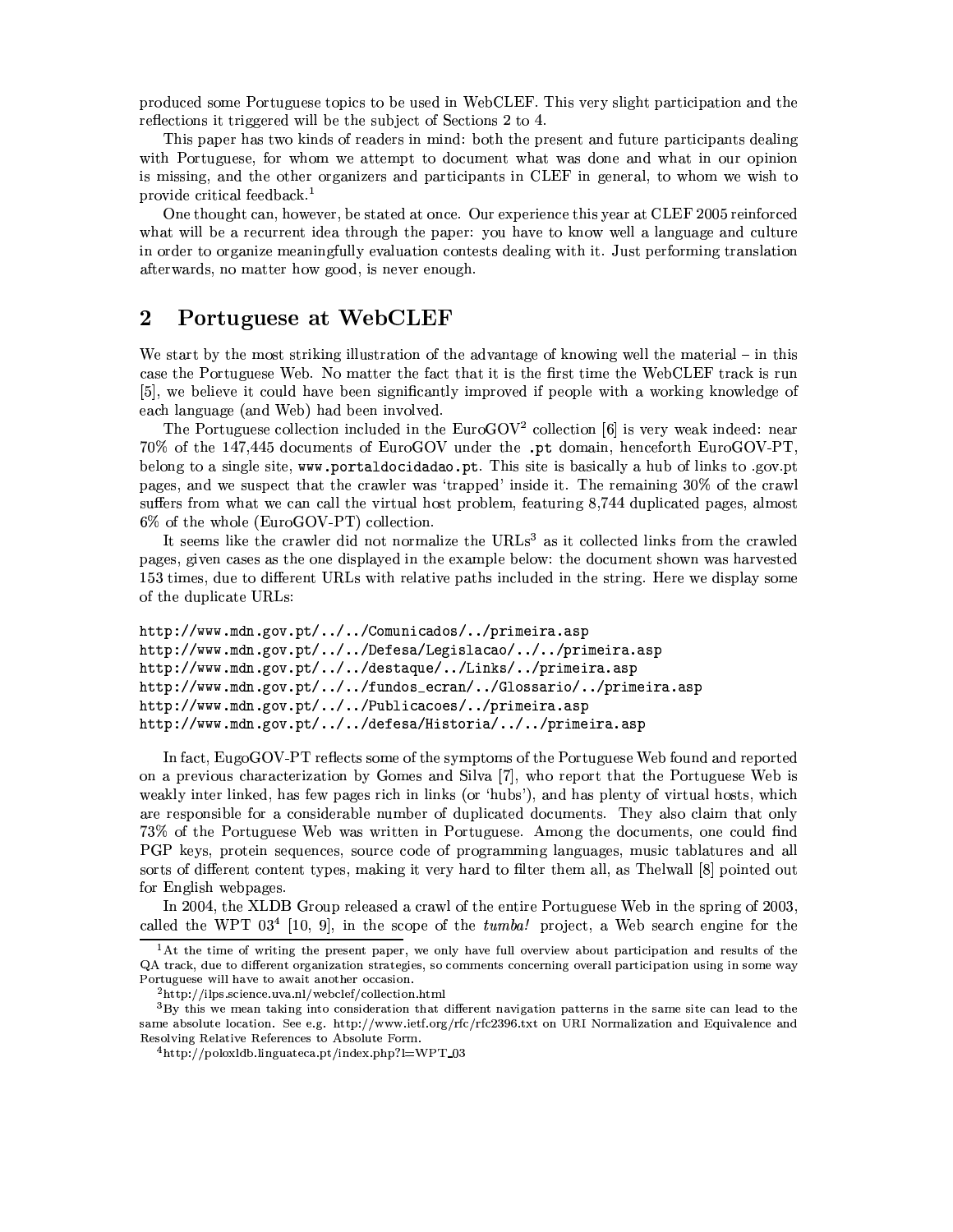Portuguese community [11]. This collection has approximately 3,775,000 documents.<sup>5</sup> Tumbal's team has just finished another crawl, with over 10 million documents  $-3$  times more content than the WPT 03 in a two vear's period – which we plan to make available to the R&D community as well. We will use these two collections to provide some comparison with EuroGOV-PT in what follows.

Even though considering that the EuroGOV collection was supposed to cover only governmental sites, we think the sample was too narrow: there were only 146 different hosts on EuroGOV-PT, 49 of which had less than 10 documents crawled. Table 1 displays EuroGOV-PT's distribution in terms of kind of URLs.

| Kind of host (cluster)   | Number of pages |
|--------------------------|-----------------|
| .portaldocidadao.pt      | 102,303         |
| .gov.pt                  | 27,531          |
| .min- $*$ .pt            | 16,522          |
| .parlamento.pt           | 784             |
| .presidenciarepublica.pt | 283             |
| .moptc.pt                | 22              |

Table 1: Distribution of pages in EuroGOV-PT. These (regular expressions over) URLs are what we call EuroGOV-PT base.

We object to the preference given to the www.portaldocidadao.pt hub, which was probably the reason to leave behind many other relevant documents. Only 11 (5.7%) of EuroGOV hosts in the PT domain are not named \*gov.pt or min-\*.pt, from now on called "government pages". However, due to the aforementioned hub, government pages cover less than 30% of the pages.

A cursory investigation of WPT 03 displays 63,106 government pages, against 85,772 of the latest crawl, corresponding respectively to 189 and 344 hosts. So, we estimate that half of presentday government hosts are absent from EuroGOV-PT. Table 2 gives an overview of the coverage in the three collections.

|                          | WPT03     | Current crawl | $EuroGOV-PT$ |
|--------------------------|-----------|---------------|--------------|
| Hosts                    | 54,709    | 106,841       | 146          |
| Government hosts         | 189       | 344           | 135          |
| Pages                    | 3,775,611 | 10,273,292    | 147,445      |
| Government pages         | 63,106    | 85,772        | 44,053       |
| Pages in EuroGOV-PT base | 75,057    | 96,895        | 147,445      |

Table 2: Distribution of pages and hosts in different collections

Looking at Table 2, it may seem surprising that EuroGOV-PT has more pages than WPT 03 concerning the EuroGOV-PT base, but a more detailed analysis unveils that the reason is simple: the EuroGOV crawlers harvested almost 15 times more documents from www.portaldocidadao.pt than the other referred crawls, whose purpose was to retrieve all documents from the Portuguese web. This is due to tumba!'s crawler setup configuration, which limits the crawl up to 8,000 URLs per site, and a URL link depth of 5 levels, to avoid crawler traps, as detailed in [13]. We do not know which strategies were employed by the EuroGOV crawler, but the EuroGOV-PT collection provides clear evidence that crawlers should be aware of and avoid such issues, when harvesting the Web, otherwise the quality of a collection can be significantly degraded.

Such an unbalanced collection made it furthermore quite difficult to come up with interesting topics, even if we assume that the information in the Portuguese government Web is a valid subset

<sup>&</sup>lt;sup>5</sup>For comparison purposes, let us mention that a Brazilian web collection from 1999, WBR99 [12], had nearly 6 million documents. WBR99 is also publicly available from Linguateca, from http://www.linguateca.pt/Repositorio/WBR-99/.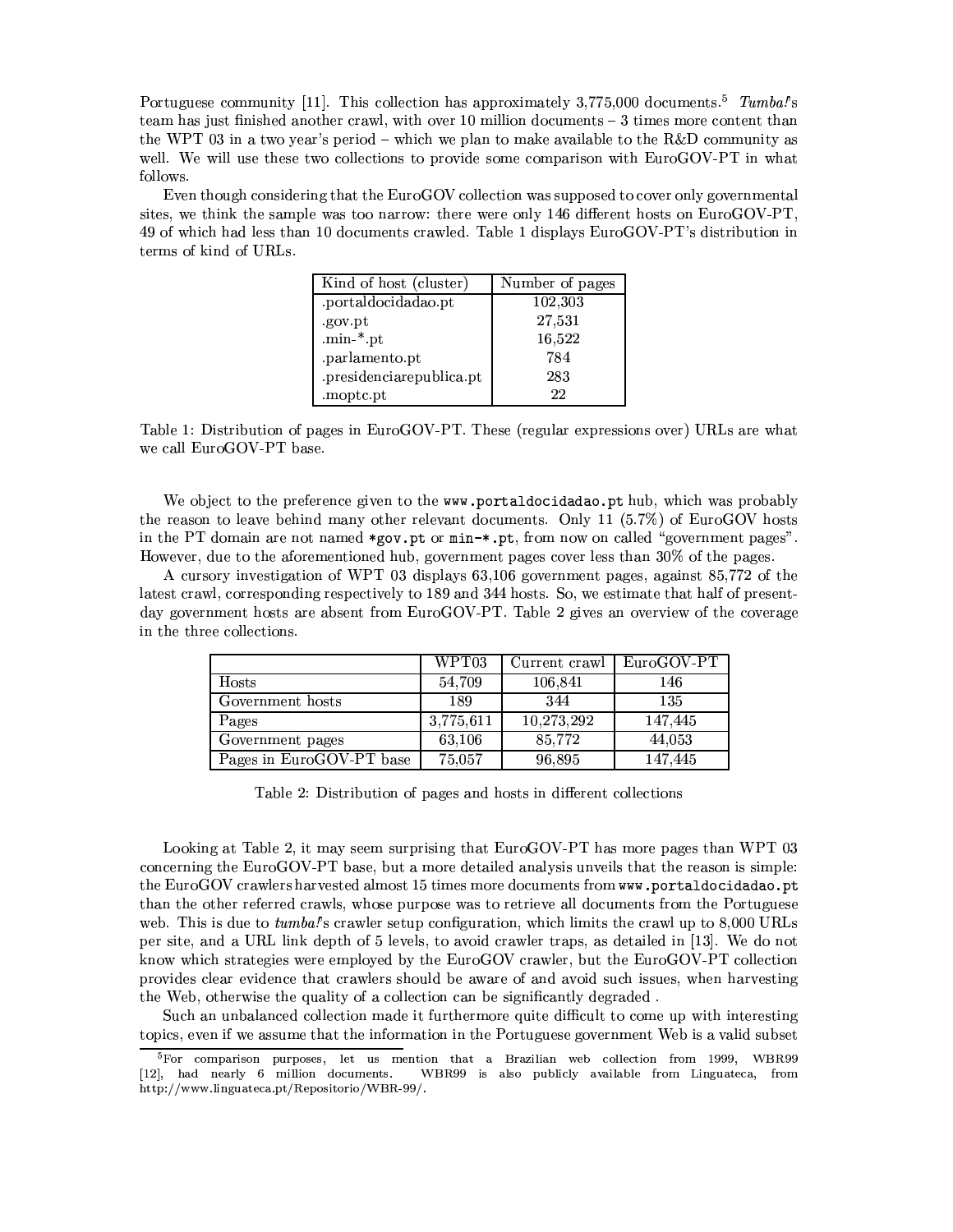for navigation of a large enough community of users. So far, preliminary studies of WPT 03 users' query logs<sup>6</sup> lead us to believe that, in Web navigation, user goals like research, on-line purchases and general info about travel, holidays and leisure, in addition to the usual sex and latest news. are much more common than information about public services, but more work has to be done on this subject.<sup>7</sup>

Given that a large crawl of the Portuguese Web was already available and freely distributed for  $R&D$  purposes, to restrict the material to official pages only becomes less defensible. In any case, previous acquaintance with the aforementioned collections and papers would have significantly improved the "debut" of WebCLEF.

#### 3 Portuguese at GeoCLEF

Although we volunteered (acknowledgely quite late) to provide genuine geographical topics in the Portuguese collections, in GeoCLEF only the German and English collections were used, so our participation as "organisers" was limited to the translation of the topics (and geographical relations).

This is the first year such a contest is organized, so it could not be expected that all multilingual aspects of the problem would have been dealt with. Still, we feel that our attempt to add Portuguese to this track succedeed in pointing out a few serious weaknesses in it.

As explained elsewhere [15], geotopics were created by selecting "ordinary" location-related topics and adding specific geographical relations. We had either to translate these geotopics  $-$  if there was not yet a Portuguese version of them - or at least the added geographical relations.

Our first problem was to make sense of what these relations really meant, and whether they simply boiled down to (Germanic language) preposition usage. If the "relations" were supposed to convey meaning, this would have different implications for translation than if they were simply indicating preposition, in which case other prepositions could have been freely chosen in our rendering, for example when expressing geographical topics in Portuguese.

In fact, even the choice of English "relation" was sometimes problematic for translation. For example, we could not see any way to express the distinction between "in the south of" and "south of", in the sense of a subpart of a larger region versus adjacency or simply relative location. Worse still, the use of "and" and "or" inside geographical relations, instead of stating multiple relations in the definition of a same topic, obscured what exactly was meant. For example, what fine distinction hinges upon "in or around" versus "in and around"?

In a nutshell, a clear semantics for these geotopics was lacking and then, obviously, translation was hampered. We decided to do a literal translation in most of the cases, but were not happy with the resulting "Portuguese" topics.

Still, in some cases we just had to provide a different "semantic relation": while "near" or "nahe" is apparently an idiomatic enough way to locate shark attacks off California, we had to say "on the coast" or at most "near the coast", nas costas da Austrália e da Califórnia.

But our troubles did not end with the geographical relations. We actually often disagreed with the scope of what was being located as well. Let us present three different examples. While the original topic required documents about "Amnesty International reports on human rights in Latin America", it got converted into the following trio: concept: "Amnesty International Human Rights Reports", spatial relation: "in", location: "Latin America", which is altogether a different question. Of course, one may claim that the original topics were only a source of inspiration to create new geotopics, but the original user need (reports about human right violations that took place in Latin America) seems to make considerably more sense than the quest for arbitrary AI reports that happen to be (published? referred? criticized?) in Latin America.

<sup>&</sup>lt;sup>6</sup>Performed by Nuno Seco.

<sup>&</sup>lt;sup>7</sup>It is interesting to stress that the work reported in [14], based on an extensive study of logs in (Brazilian) Portuguese, has not even considered interaction with public institutions in one of the seven user needs' categories worth to distinguish.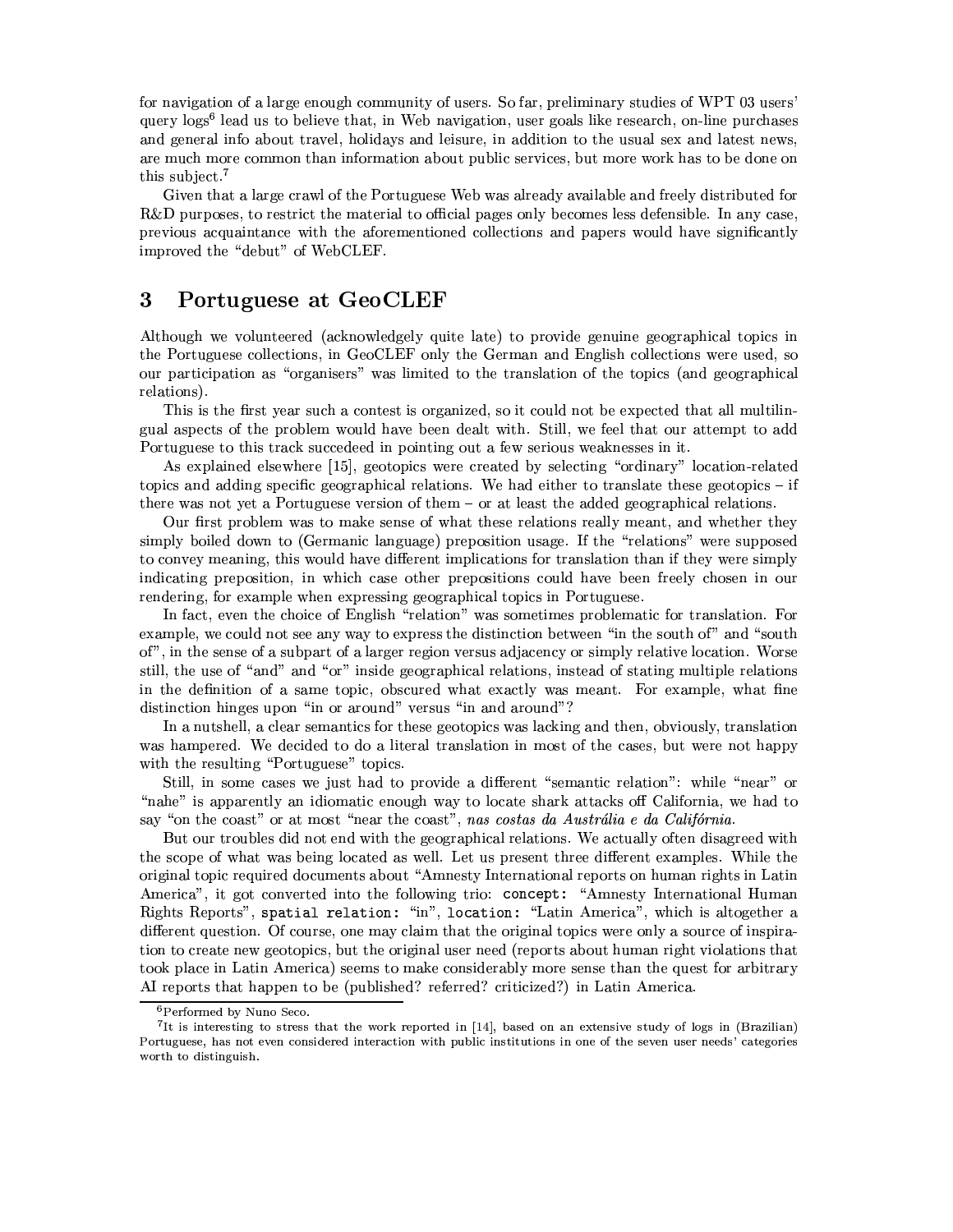A similar reinterpretation happens in the topic "Vegetable exporters of Europe", where we strongly doubt whether the purpose of the original topic refers to countries inside Europe or to the economic agents, i.e., the European countries as political objects.<sup>8</sup> Basically, our reading of the new geotopic asks for vegetable exporters in Europe into Europe, and not of Europe into whatever other location (which was the purpose of the original topic).

Even worse is the topic of "environmental concerns in and around the Scottish Trossachs", which refers to something which is not location restricted, but the subject of concerns (who can be had in London or Oslo, or wherever people have environmental concerns at all). Likewise, it is bold to state that all "factors influencing tourist industry in Scottish Highlands" are actually located in the Scottish Highlands themselves, as the new geotopic has it. When abstract concepts like concerns or influence are at stake, it is usually a bad idea to interpret them as happening at specific locations.

By the way, note that even some of the original topics, if one required a clear separation of location from concept, could be claimed ambiguous or not well formulated enough. Take "Actions against the fur industry in Europe and the USA". This topic can, of course, be satisfied by documents referring to actions taking place in Europe or in the USA but, if the location prepositional phrase were attached to "the fur industry", actions in Japan against European or American industry would qualify as equally valid for the original topic.

After this exercise, we did not expect any Portuguese-aware participating system to fare well, since the topics were obviously geered to a Germanic view of locations, and most of our translations were probably not what Portuguese location-aware systems had been aiming for. As common sense would have it, a system interested in making sense of locations in Portuguese would have to start with a more Portuguese-like way to convey those. But to be able to question location-indexed news in Germanic languages is an interesting task in itself, also for Portuguese users. We therefore state our interest in further contributing to future editions of this track.

#### $\boldsymbol{4}$ Portuguese at ImageCLEF

As should be expected, images are not very language dependent<sup>9</sup>, but their descriptions may be. This is something that is not often stated, but which was clear from the simple task we were given at ImageCLEF [16]: translate the English captions into Portuguese, and/or provide a satisfactory description of the images in Portuguese.

First of all, most images are not self explanatory. And translation will not help if you do not know the subject. This was obvious for pictures like: "golfer putting on green" or "colour pictures" of woodland scenes around St Andrews". Now, if one does not know the rules of golf, it is doubtful whether one is able to select the right images. Likewise, if one has never been to St Andrews (and admitting, for the sake of the argument, that woodland in St Andrews is not worldwide known for its unique and at once recognisable shapes), we can think of no intelligent system (or human who never saw similar pictures or been to St Andrews, for that matter) that, confronted with woodland pictures taken from many places in the world, could find the ones required. In fact, for this kind of pictures,<sup>10</sup> it is not image retrieval, but geographical retrieval (based on the captions) that one must be aiming at.

Then, other descriptions struck us as too artificial, although we are aware that often the craftmanship of expert librarians will have to be invoked before a collection of pictures is ready for perusal: compared to an art photographer who labelled a picture "woman in white dress", how many would label it instead "Clare during our honeymoon in Crete"? Instead of "dog in sitting position", what about "Timmy, summer holidays, 1990"? And would one prefer "people gathered at bandstand" to "tour to Bragança during high school"? Probably the next step for

 ${}^{8}$ Incidentally, a distinction well known in the named entity and information extraction camps.

 $9$ Even though what people see – and consequently take pictures of – is extremely conditioned by culture.

<sup>&</sup>lt;sup>10</sup>And there were many: "composite postcards of Northern Ireland", "postcards from Iona, Scotland", "Swiss mountain scenery", "royal visit to Scotland (not Fife)", etc.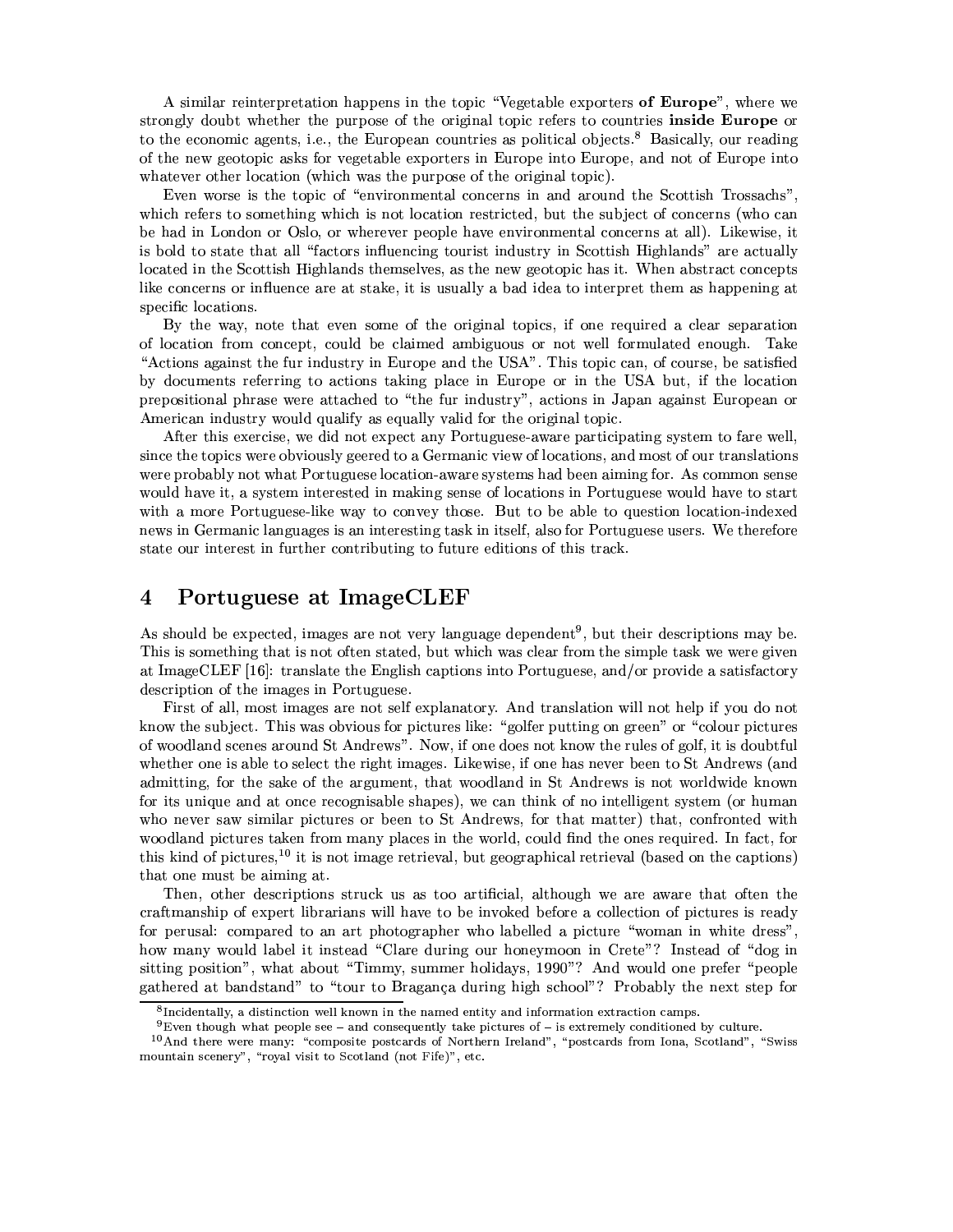a image retrieval system is to infer automatically, from pictures with these kind of more popular and personal labels, the more general classes of descriptions we were given in ImageCLEF.

In any case, and assuming that the English captions we had to translate were not already too much the result of an English conceptualization of the world, their translation into Portuguese - and we are only talking about 28 captions here - also provided us with plenty of interesting comments.

First of all, concrete descriptions of objects are vague, and it is well known that languages cut the semantic pie in different ways, something which is usually the first chapter in any book on introductory semantics. What is rarely discussed or quantized is how often this is the case and how often it brings consequences in real applications. In other words, empirical estimates of these phenomena for different language pairs are hard to find.

But it is remarkable that, in as much as seven cases, namely those mentioning boat, aircraft, ship, "cart or carriage", "church or cathedral", marketplace, and gateway, we had to either add a disjunction or be content with a more general or more specific term.

Then, there are also the well-know differences in attention given to manner between Germanic and Romance languages<sup>11</sup>, that caused some relatively awkward – or unnatural – translations. Take "sitting dog" or "building with waving flag". We doubt that anyone would provide such specific descriptions in Portuguese, instead of a simpler "cão"  $(\text{dog})^{12}$  or "edifício com bandeira" (building with flag).

Also, due to the different lexical meanings of the words employed, "people gathered at bandstand" could cover both political meetings or people just gathered for the picture taking occasion, while the even more general "pessoas junto a um coreto" (people near a bandstand), which was the translation chosen, allows for a number of people who were not really gathered but happened to be in the stand's vicinity. However, using "pessoas reunidas ao pé de um coreto" would imply a definite meeting purpose, which we judged too remote from the original intention, except if one were reporting revolutionary times.<sup>13</sup>

Another interesting remark concerns the form of the captions: it struck us that in Portuguese plural descriptions are more natural as a search topic, and so we turned "royal visit" into "royal visits", "tomb" into "tombs" and "viaduct" into "viaducts". However, we may have in some cases inadvertently discarded (or conveyed) a uniqueness presuposition that might be present (or not) in the original caption, such as referring to one particular royal visit, or more than one monument to Robert Burns.

Finally, three descriptions were particularly troublesome: "sun pictures, Scotland", "horse pulling cart or carriage" and "animal statue", because these short descriptions in English may cover more than one situation which would require structurally different translations into Portuguese. A translator would not be surprised, because the shorter/simpler the texts, the harder to translate, but this may be new information for IR researchers.<sup>14</sup>

#### 4.1 The organiser's paradox?

The most interesting reflection, however, brought about by our participation in the ImageCLEF exercise – and which, incidently, applies equally well to  $GeocLEF -$  is that, if one considers state of the art CLIR systems, which use machine translation and bag-of-words approaches, the more elaborate and idiomatic translation we provide, the more we are harming recall, since the more literal the translation, the easier for the systems to get at the right original.

So, we can state a kind of organiser's paradox: the more natural we render a translation into a new language, the more a human user is bound to understand the topic and phrase it that way, but the less a CLIR system (at least the ones existing nowadays) is able to get sensible answers.

 $11$  See the ample bibliography on this and other subjects concerning different language styles in [17].

<sup>&</sup>lt;sup>12</sup> We have doubts about whether, in order to select dogs which were not moving, one would ask in Portuguese for "cães parados", or for "cães sentados" or "cães deitados" instead.

 $13$ This example is not intended to claim that there would not be a better translation, but simply to point out that many factors are generally at stake. In this case, "grupo de pessoas junto a um coreto" (a group of people near a bandstand) would be a better rendering, but we failed to come up with it during translation.

 $14$ [18] offers substantiation of this claim in the realm of children's books vs. adult fiction.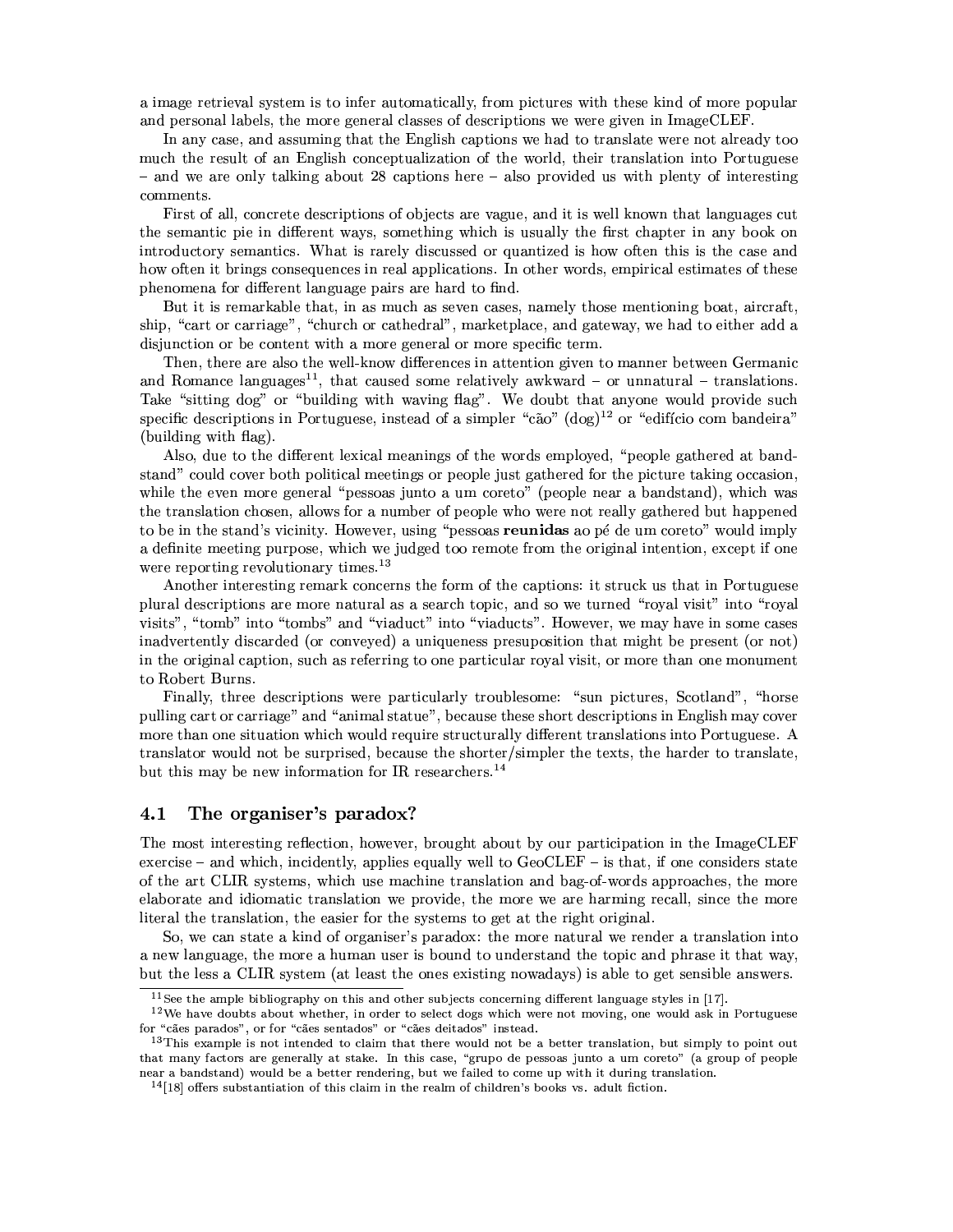If we have a really multilingual collection, the well phrased topics or questions may turn out to be a real advantage, at least in their respective language subcollections, but when we attempt to search "language biased" collections, in which only a subset of languages is represented, one could argue that, the more literal the translations, the better, in order to help systems and even users to get at what they want.

In other words, one might predict that the future of CLIR lies in being able to word differently a same topic in the same language, when geered to different target language collections, that is, developing a kind of intentional translationese. Of course, in an ideal world, the (machine) translation system would accomodate the differences toward each target language separately, but in the real world even a human user with some knowledge of the target language would be tempted to help the system, if he realised that different renderings (just like different styles) would provide significantly better performance.

#### Portuguese at adhoc CLEF  $\overline{5}$

Given the addition of new languages with newer collections, see [19], topics for this year's adhoc track had by necessity to be more restrictive, since they would have to feature hits both in 1994-1995 (for Portuguese, French and English) and in 2002 (for Hungarian and Bulgarian). Also, ideally one should provide some coverage of Brazilian news in addition to Portuguese ones, as was already the case with both American and British varieties for English.

In  $[3]$ , in addition to (or as an alternative to) the central organization directives in 2004 (tripartition in international, European and national topics), we suggested a five-fold classification of topics, namely

- 1. cvclic events
- 2. once-only events
- 3. states of broader events
- 4. impact measures
- 5. atemporal subjects

Because of the different collections and dates involved, this year "national" topics were not really sought after, and once-only events had to be discarded, in favour of impact measures, cyclic events and states of broader events. Another category, possibly covered by impact measures but with a more cultural (and named entity flavour) could be identified, namely "same role of a given individual". Examples are topics like "James Bond films" and "Public performances of Liszt", as well as last year's "Films of Kieslowski".

The proliferation of cultures and temporal periods in the collections made paradoxically the set of topics more homogeneous and, in fact, we believe it also made them more realistic  $-$  or, at least, easier to interpret as a need for information not too time-specific. In our opinion, this is a good development for the adhoc track, in that the sister competition, QA, is advancing towards more specific and time constrained questions, and is therefore emptying the need to have general IR systems selecting specific news about a very specific event. These could  $-$  and should  $-$  be satisfied by short, albeit always justified, answers. Recall that, last year, one of the adhoc topics was "Women's ten thousand metres champion". We expect an ordinary user to prefer a name to several documents discussing the championship.

As in last year's campaign, we attempted to have some topics phrased in the Brazilian variety as well as in the one from Portugal, in order to create a competition as much variety-neutral as possible and attract broader participation [3]. We selected the topics to be conveyed in each variety randomly, without no apriori correlation among the variety of the topic and the variety of the document(s) that answer it. Table 3 shows the distribution of answers in the two collections. One can appreciate that both varieties contributed fairly for the Portuguese document pool and for the final results.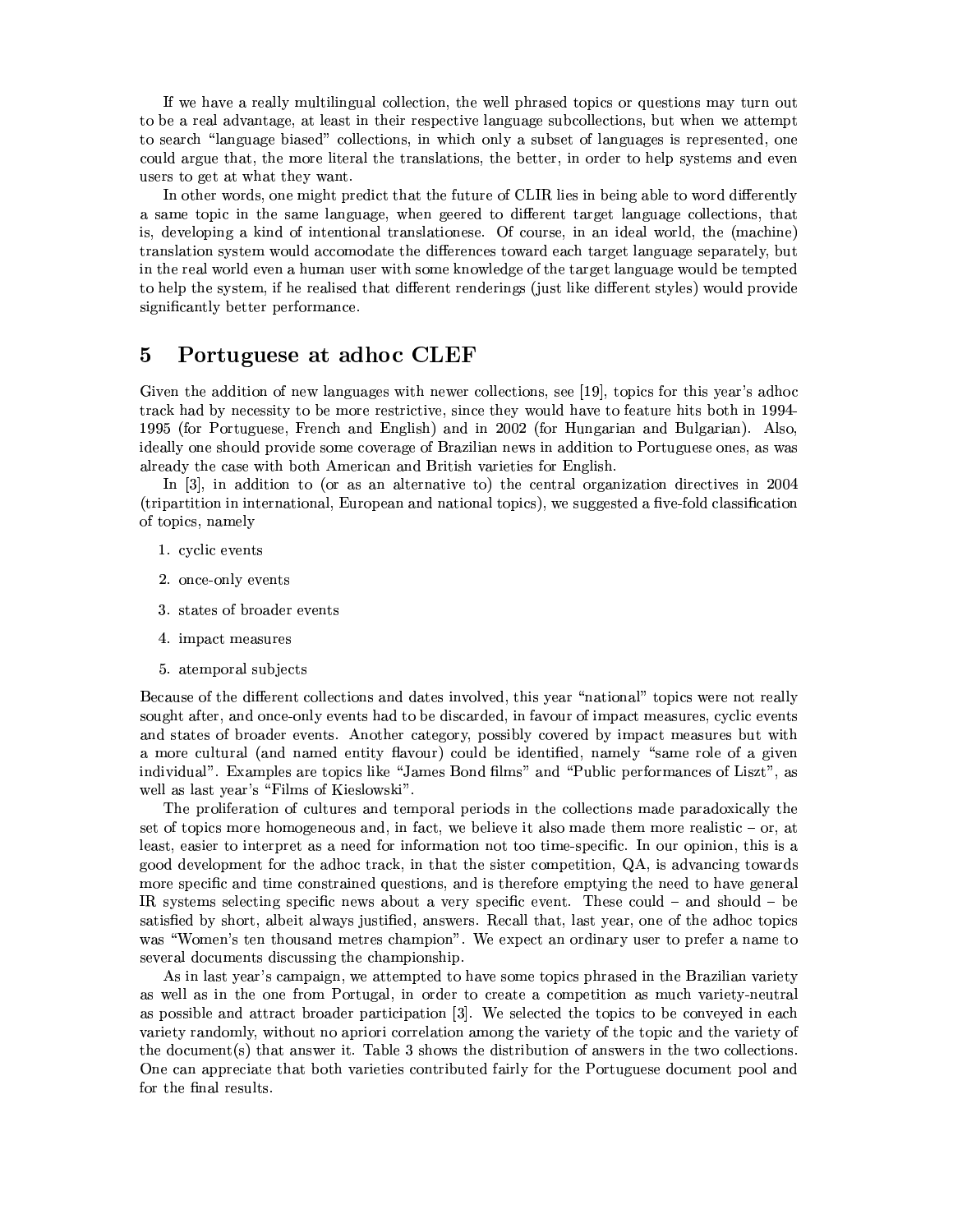| <b>ODICS</b> | Folha<br>andidates in | .<br>Relevant<br>in Folha | Candidates in Público- | in Público<br>Relevant - |
|--------------|-----------------------|---------------------------|------------------------|--------------------------|
| 50           | ດດາເ<br>34 I U        | .035                      | 14.04U                 | .869                     |

|  | Table 3: Distribution of relevant documents according to Portuguese collection |  |  |  |  |  |
|--|--------------------------------------------------------------------------------|--|--|--|--|--|
|--|--------------------------------------------------------------------------------|--|--|--|--|--|

#### Portuguese at QA@CLEF 6

Compared with last year's track, the changes in QA@CLEF were few [20], which may either denote that a stable setup has been found and this is a mature track, or that the large number of languages involved (nine) actually brings some inertia and prevents changes.

There were, in any case, two modifications of this track on which we would like to cast a critical look, since we do not believe they are justified: (i) the increase in the number of definition questions (whose exclusion we had advocated in [3]); and (ii) the introduction of temporally restricted questions. Finally, we suggest some improvements for the future of the QA track.

Notwithstanding, we would like to stress that this year not only the participation of systems dealing with Portuguese increased, but their overall performance considerably improved, advocating for some continuity in this track, which proved to be a real incentive for participants.

Definitions Let us start by the "definitions" issue. Although it seemed consensual that no objective way to evaluate answers to this sort of question was available, and therefore they were further restricted to either ask for a profession/role/position of specific named persons, or to require the expansion of organizations' acronyms,<sup>15</sup> still their number in the present campaign was increased from 30 to 50.

This year's "definitions" were much simpler, but still no general evaluation rules were provided. We had to define our own, and in this process some interesting questions arose. In what concerns "definition" questions about people, we assigned a number of information pieces, and evaluated answers as incomplete  $({}^{\omega}X^{\omega})$  if they included any of these pieces (but not all). For example, if the expected correct answer was "prime minister of Finland", both "prime minister" and "Finn" (or "Finland") alone would grant the system an "X", and the same for the three pieces relative to "minister of Education of Nigeria" (minister, Education, Nigeria(n)). The justification for this behaviour was that there could be contexts where just one of the pieces would satisfy the user.

However, a consequence of this course of action was that it was no longer possible to guarantee perfect overlap (or perfect correctness, given the collections) with the golden resource, since the right answers (pieces) could be scattered among different documents. This led to some cases where systems got answers classified with "X", although there stood NIL in the golden collection (since there was no document that provided the full answer).

Another remaining problem with "definition" questions was that there still crept questions whose only correct answer would be the full document (or an extended abstract of it) as in the case of a short biography of Igbal Masih (in the question "Who is Igbal Masih?").

**Temporal restrictions** The problem of the temporally restricted questions (T questions) was that, again, there was no formal definition of what the introduction of this kind of questions was supposed to assess or represent. First of all, there was no distinction between meta temporal restriction (like "temporal location" analogous to GeoCLEF) and factual temporal restriction (inside the text). In fact, the way questions were formulated, in natural language, allowed for the simple strategy that the system searched for questions whose answer included also the temporal restriction, and therefore not too different from more complex (longer) questions in the first place.

On the other hand, a truly temporally restricted question, about past ("Which was the largest" Italian party?", meaning "was but no longer is"), was not classified as "T", although it was critically temporally dependent and was, in fact, a genuine cause for complaint from the participants

 $15A$  case where multiple answers should be provided in a real world setting, by the way.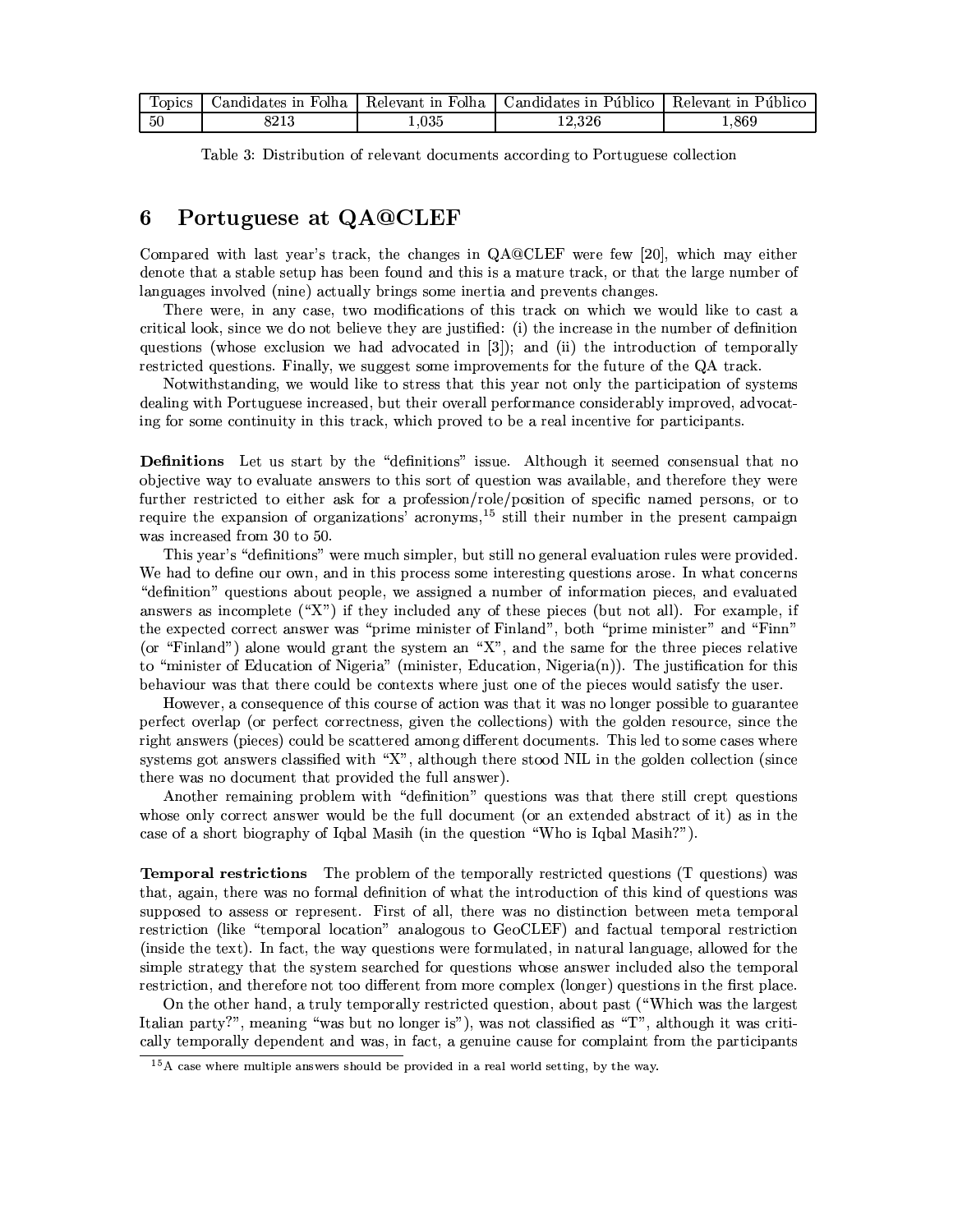[21] because of its lack of unambiguous temporal context.<sup>16</sup>

**Justifications** We believe that for the QA track to develop into something that really evaluates useful systems for real users, justification passages need be required of a QA system, in addition to the short answer, instead of just providing the whole document id.

**Pragmatic assessment** Furthermore, instead of classifying answers as correct or incorrect according to a predefined correct answer set, we should aim at a more pragmatically valid evaluation. trying to assess things like the following: Is the answer nonsensical, so that any user can discover this at once by consulting the alleged justifying passage? Is the answer incomplete but useful? Is the answer complete and right but not supported? Is the answer wrong but (at least apparently) supported?<sup>17</sup> Is the answer informative enough to lead to follow-up or reformulation questions from an interested user? In [20], we provide a first attempt towards this goal by dividing questions into rubbish, uninformative (empty), and dangerous questions. We suggest here that this way of reporting results be further developed in future editions.

**Question difficulty** Finally, we believe that a real assessment of the difficulty of the questions (given the collections) should be attempted. Although the decision of not to provide NIL questions that were trivial to uncover was a real improvement of this year's track, we were still forced to re-assess our golden answer set for three different questions, which had been assumed not to have answers in the collection, and which different systems, with different strategies, were able to counterproof and actually find a satisfactory answer.

Some criteria for ranking QA pairs according to difficulty could be: (a) literal answers, (b) answers in the same sentence (or clause) but with a wording different from the question, (c) answers in separate sentences, (d) answers requiring some reasoning from a human (although not necessarily from a system).

#### $\overline{7}$ **Brazilian Portuguese at CLEF**

As already mentioned above, this year a new Portuguese collection was added, containing all editions of the Brazilian newspaper Folha de São Paulo in 1994-1995. We present here the size of the present collection for documentation purposes. More information can be found at the Portuguese CLEF site.<sup>18</sup>

| Origin       | Público    | Folha de São Paulo |
|--------------|------------|--------------------|
| Documents    | 106,821    | 103,913            |
| Size (kB)    | 348,078    | 226,690            |
| Tokens       | 64,573,983 | 42,317,112         |
| <b>Types</b> | 605,092    | 530,382            |
| Word tokens  | 55,538,483 | 35,907,591         |
| Word types   | 392,999    | 497,798            |

Table 4: The Portuguese collections at CLEF 2005. "Tokens" include as well punctuation marks, numbers, email addresses, etc, while "Word tokens" only counts words. "Types", as usual, counts one token/word once, no matter how many times it occurrs.

 $16$  In Portuguese, the use of the Imperfeito tense pressuposes that there is an understood temporal period in mind; if Perfeito had been used, it would convey either a strong pressuposition that there had been only one largest Italian party in the past, or that a list of all parties having had that role once was being asked for.

<sup>&</sup>lt;sup>17</sup>An interesting example, due to Luís Costa (p.c.), is last year's Esfinge answer to the question "What country is the world football champion?", where the indoor soccer ("futebol de salão") winner was named.

 $18$ http://www.linguateca.pt/CLEF/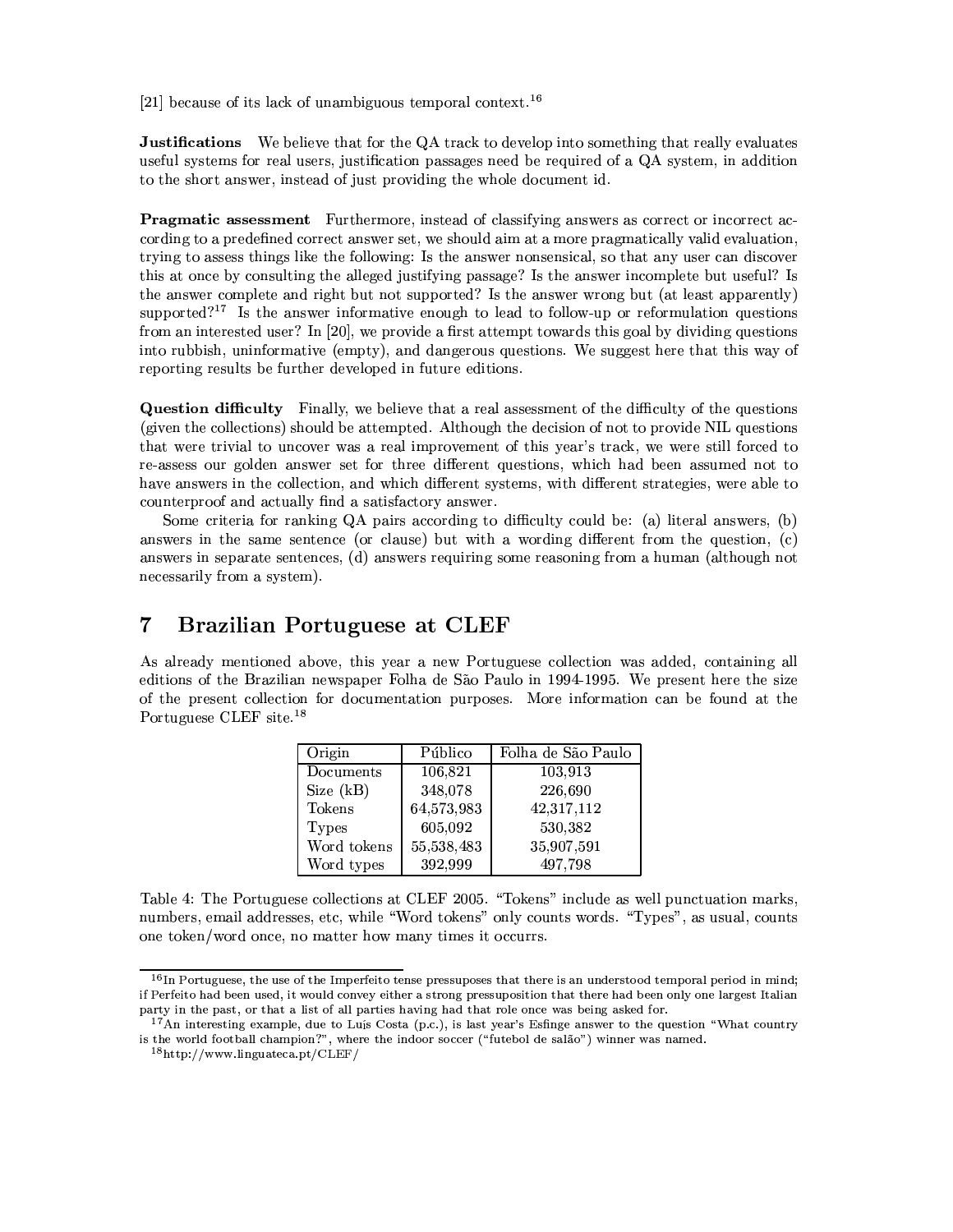Although it is disappointing to acknowledge that still no Brazilian participants turned up in CLEF, the existence of this new collection is obviously an asset and some of its consequences for CLEF 2005 can already be discussed.

For example, the same QA participants of last year came back, together with a newcomer, as can be verified in the QA track overview [20]. Precisely due to the way their systems are designed, the addition of a Brazilian collection allowed us to predict an improvement of the performance of one system while it would make things harder for the other. In fact, while Costa [22] mentioned that the absence of Brazilian Portuguese in the collection caused problems for the Esfinge system to justify the answers found on the Web, Quaresma and his colleagues [23] stated that one difficulty for their system was to obtain a general enough thesaurus to find answers in unrestricted text, which is arguably more difficult if equal treatment of the two main varieties of Portuguese is required. An interesting subject is the distribution of answers in the two collections, on which we plan to report later on.

**Acknowledgements** The organization and translation work in CLEF 2005 described in this paper was performed mainly by Paulo Rocha, supervised by the first author. Raquel Marchi helped with the Brazilian version of the topics. Evaluation was in addition performed by Diana Santos, Paulo Rocha, Luís Costa, Débora Oliveira, Rui Vilela and Alberto Simões.

We are grateful to Daniel Gomes for providing the figures about the new crawl of the Portuguese Web and to Luís Costa for valuable comments on previous versions.

We thank Público and Folha de São Paulo for allowing us to use their material, and respectively José Vítor Malheiros and Carlos Henrique Kauffmann for making this practically possible.

We acknowledge grant POSI/PLP/43931/2001 from the Portuguese Fundação para a Ciência e Tecnologia, co-financed by POSI.

## References

- [1] Santos, Diana: Toward Language-specific Applications. Machine Translation Vol.14 (1999)  $83 - 112.$
- [2] Santos, Diana (ed.): Avaliação conjunta: um novo paradigma no processamento computacional da língua portuguesa, in print.
- [3] Santos, Diana; Rocha, Paulo: The Key to the First CLEF with Portuguese: Topics, Questions and Answers in CHAVE. In: Carol Peters and Francesca Borri (eds.), Cross Language Evaluation Forum: Working Notes for the CLEF 2004 Workshop (CLEF 2004), Bath, UK, 15-17 September 2004. 2004. IST-CNR, pp. 639-648.
- [4] Rocha, Paulo; Santos, Diana: CLEF: Abrindo a porta à participação internacional em RI do português. In: [2].
- [5] Sigurbjornsson, Borkur; Kamps, Jaap; de Rijke, Maarten: Overview of WebCLEF2005. This volume.
- [6] Sigurbjornsson, Borkur; Kamps, Jaap; de Rijke, Maarten: EuroGOV: Engineering a Multilingual Web Corpus. This volume.
- [7] Gomes, Daniel; Silva, Mário J.: Collecting Statistics about the Portuguese Web FCUL Technical Report DI/FCUL TR 03-10. June 2003
- [8] Thelwall, Mike: Text Characteristics of English Language University Web Sites. Journal of the American Society for Information Science and Technology. May 2004,
- [9] Martins, Bruno; Silva, Mário J.: A Statistical Study of the Tumba! Corpus. DI/FCUL TR 4-4, May 2004.